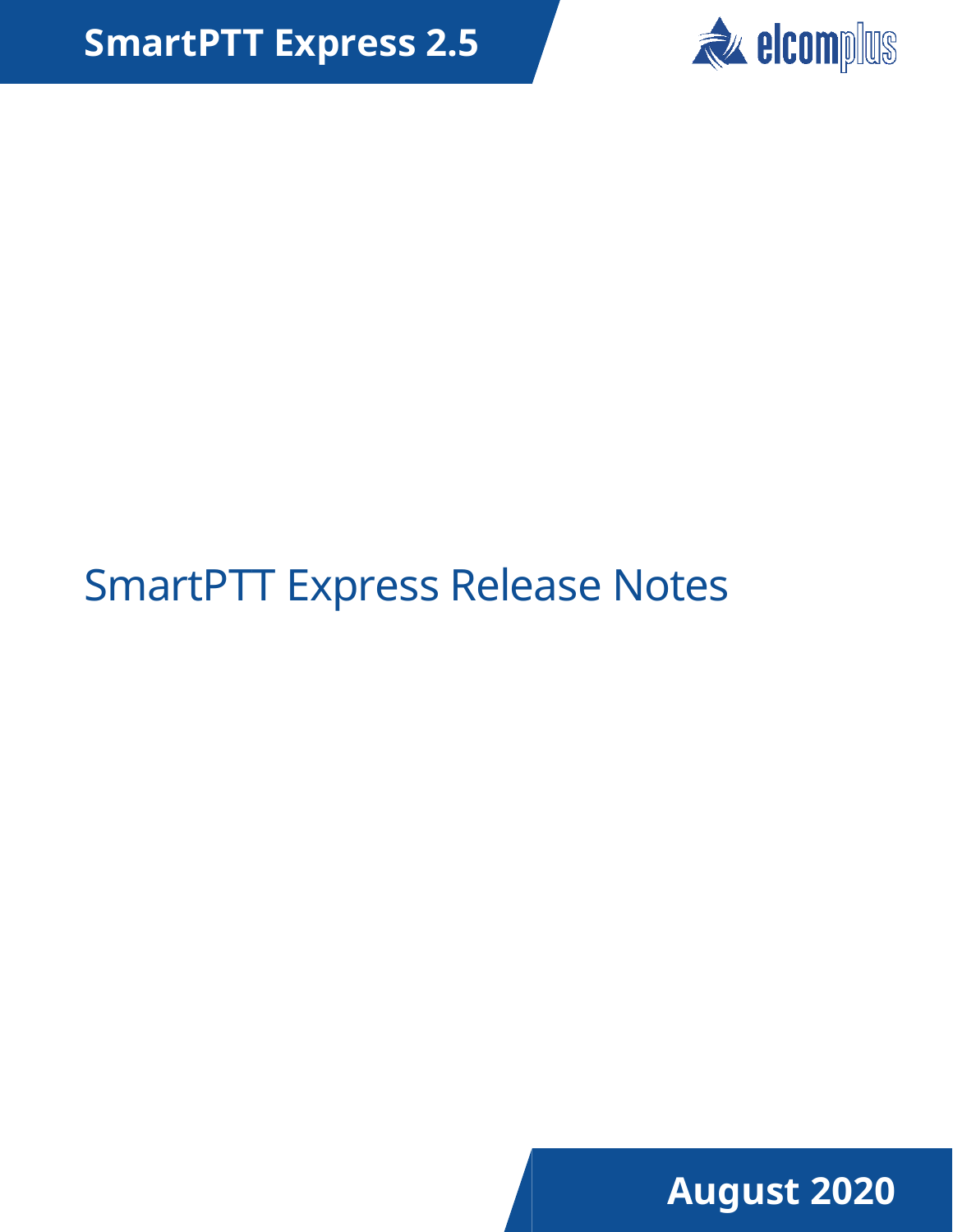### Features

SmartPTT Express 2.5 provides new features that were unavailable in the previous product release.

#### **DIMETRA Express 1.5 Support**

SmartPTT Express now supports DIMETRA Express 1.5.

#### **DIMETRA Express Redundancy Support**

SmartPTT Express Configurator now provides the ability to configure a redundant DIMETRA Express connection and switch between the main and redundant DIMETRA Express Server.

#### **Radio Location History**

SmartPTT Express Client now provides a dedicated panel for displaying location history of radio users (tracks). The history is displayed as a graph on the map. Single or multiple tracks can be viewed simultaneously. Furthermore, the user can click graph points to access information from the radio's location report, such as movement speed, direction, and more.

#### **Reading GNSS Settings from Radios**

SmartPTT Express Client now provides the ability to retrieve GNSS settings from DIMETRA radios. These settings include the list of parameters the radio sends in its location report, the interval between regular reports, location update triggers, and backlog recording triggers.

#### **PostgreSQL Database for Voice Records and Location Data**

Voice records and location data are now stored in a PostgreSQL database. A new database can be set up via SmartPTT Express installation file, or an existing database can be used. SmartPTT Express installation also provides easy to use tools for backing up and restoring the data.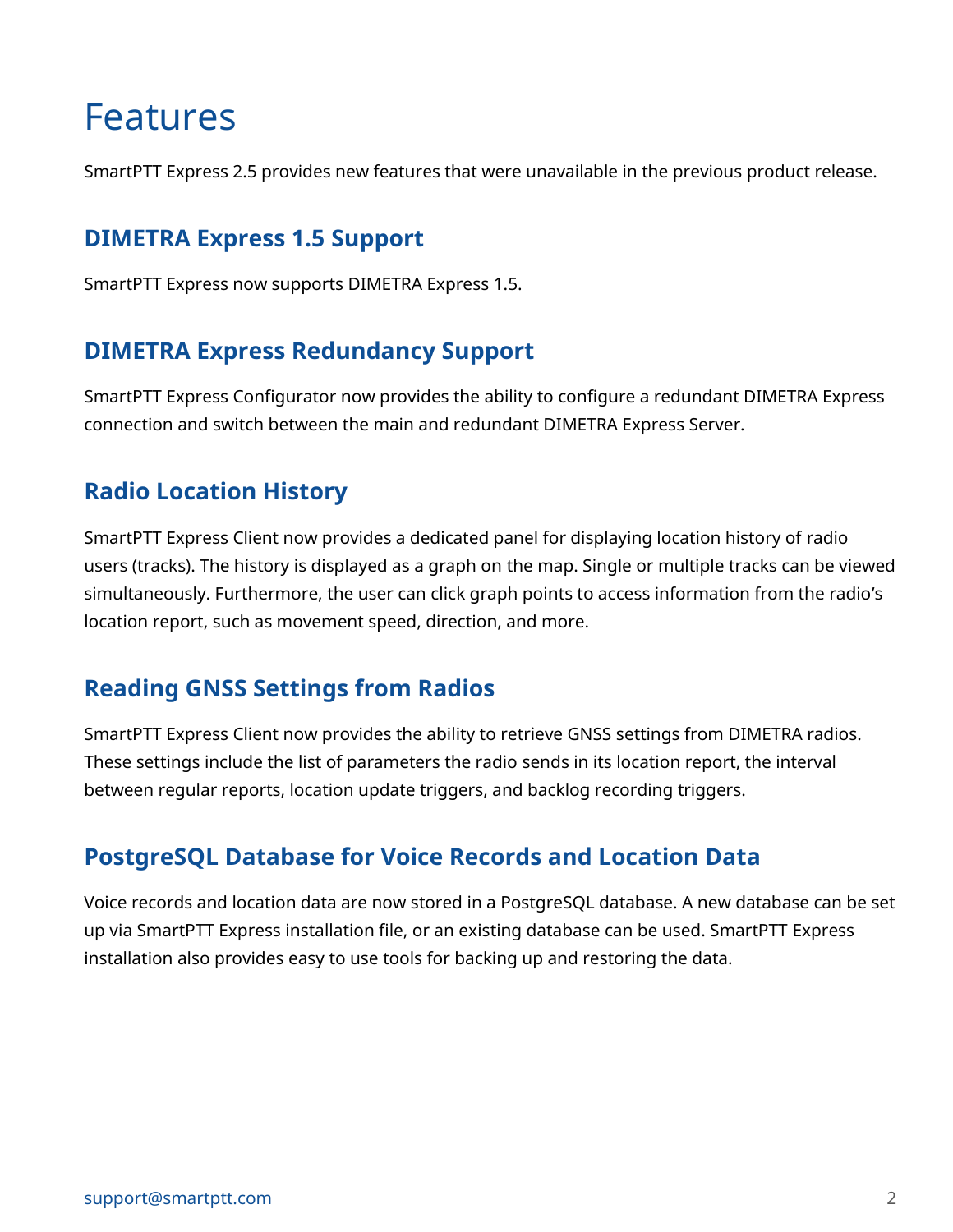### Enhancements

SmartPTT Express 2.5 provides various feature enhancements.

- SmartPTT Express Client users can now select the audio device to be used for playing voice records.
- The audio archive now provides the ability to play voice records at double speed.
- DIMETRA Express configuration in SmartPTT Express Configurator has been made easier.
- Users can now attach notes to voice records in the audio archive.
- Map callouts have been made more compact and easier to read.
- Multiselect and patch group configuration has been redesigned.
- It is now possible to create temporary multiselect and patch groups whose content is not saved in the layout.
- New software buttons have been added for activating multiselect groups, and for initiating a transmission to patch groups.
- Sync for DCS (voice dispatch) and AIS (digital audio recording) connections to DIMETRA Express is now performed separately. Sync success/failure messages are now more informative.
- Newly created layouts are now immediately displayed in SmartPTT Express Configurator without the need to restart the Configurator.
- If SmartPTT Express Client loses connection to SmartPTT Express Server, the user session is no longer immediately ended. The Client is given five seconds to reconnect.
- Various user interface enhancements.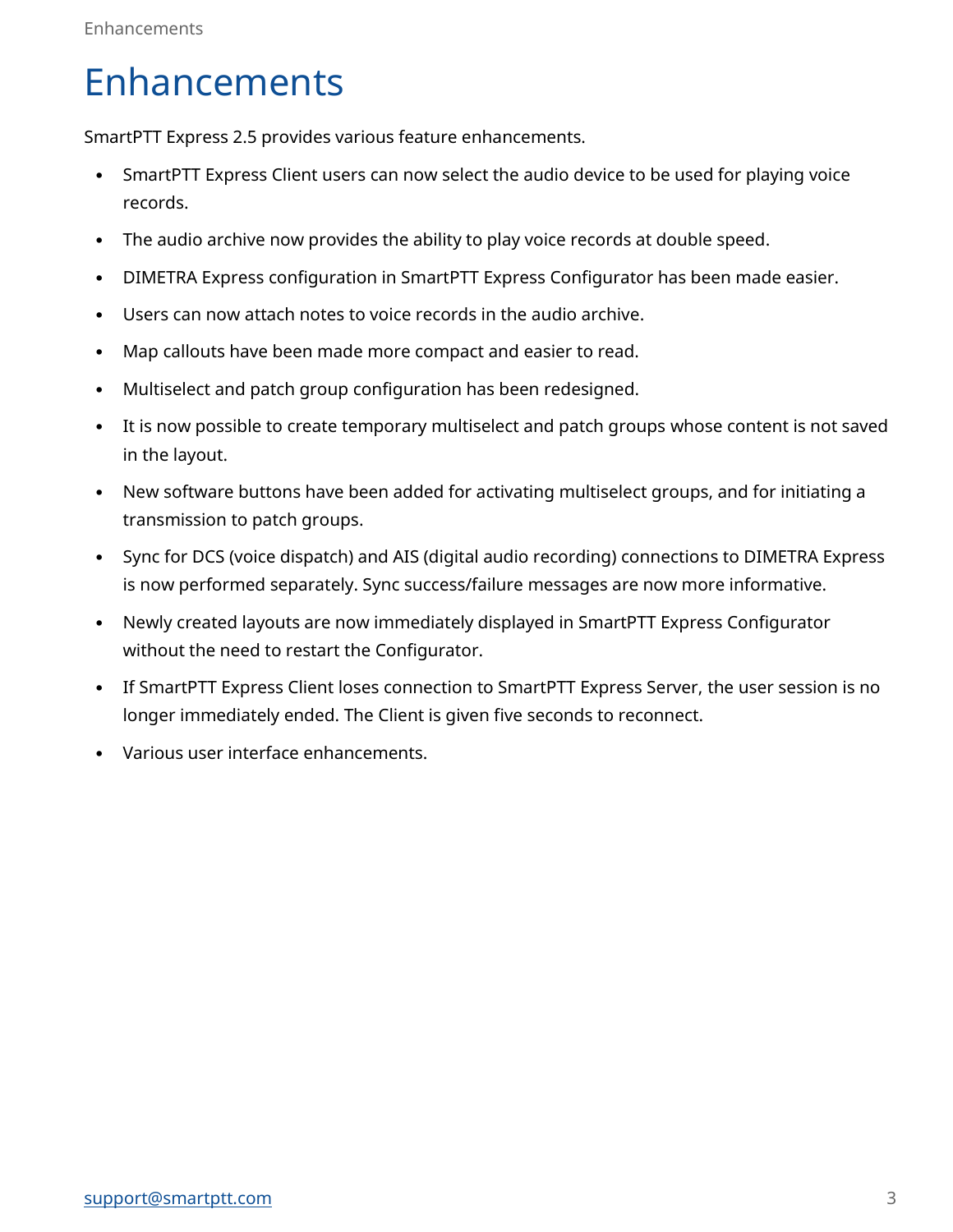## Fixed Issues

SmartPTT Express 2.5 contains fixes for some issues that are known since the previous release of the product.

| ID    | <b>Information</b>                                                              |
|-------|---------------------------------------------------------------------------------|
| 47151 | Description: Right after changing Logging Client IP Address in DIMETRA          |
|       | Network Manager, if the user performs Sync in SmartPTT Express                  |
|       | Configurator with both voice dispatch and audio recording configured,           |
|       | information about audio recording capacity will not be obtained.                |
|       | Workaround: Sync again after a few minutes.                                     |
| 46714 | Description: If audio volume of a resource with an acknowledged (but not        |
|       | cleared) emergency is muted, a new emergency from a different radio does        |
|       | not set it to maximum; the talkgroup remains muted.                             |
|       | Workaround: Unavailable.                                                        |
| 45573 | Description: Assigning numpad keys to the General Transmit action with          |
|       | Num Lock off results in them not being assigned properly.                       |
|       | Workaround: If desired to use numpad keys to initiate General Transmit,         |
|       | ensure that Num Lock is turned on.                                              |
| 45575 | Description: When assigning the Shift, Alt or Ctrl key to the General           |
|       | Transmit action, SmartPTT Express Client does not distinguish between the       |
|       | left and right versions of the key; both will initiate General Transmit.        |
|       | Workaround: Unavailable.                                                        |
| 43469 | Description: During a full duplex private call, quickly clicking the PTT button |
|       | several times makes it and the tile's selection area unresponsive.              |
|       | Dispatcher's voice is heard without the need to press PTT; terminating the      |
|       | call in SmartPTT Express Client does not stop voice transmission.               |
|       | Workaround: Have the radio user terminate the call and start another.           |